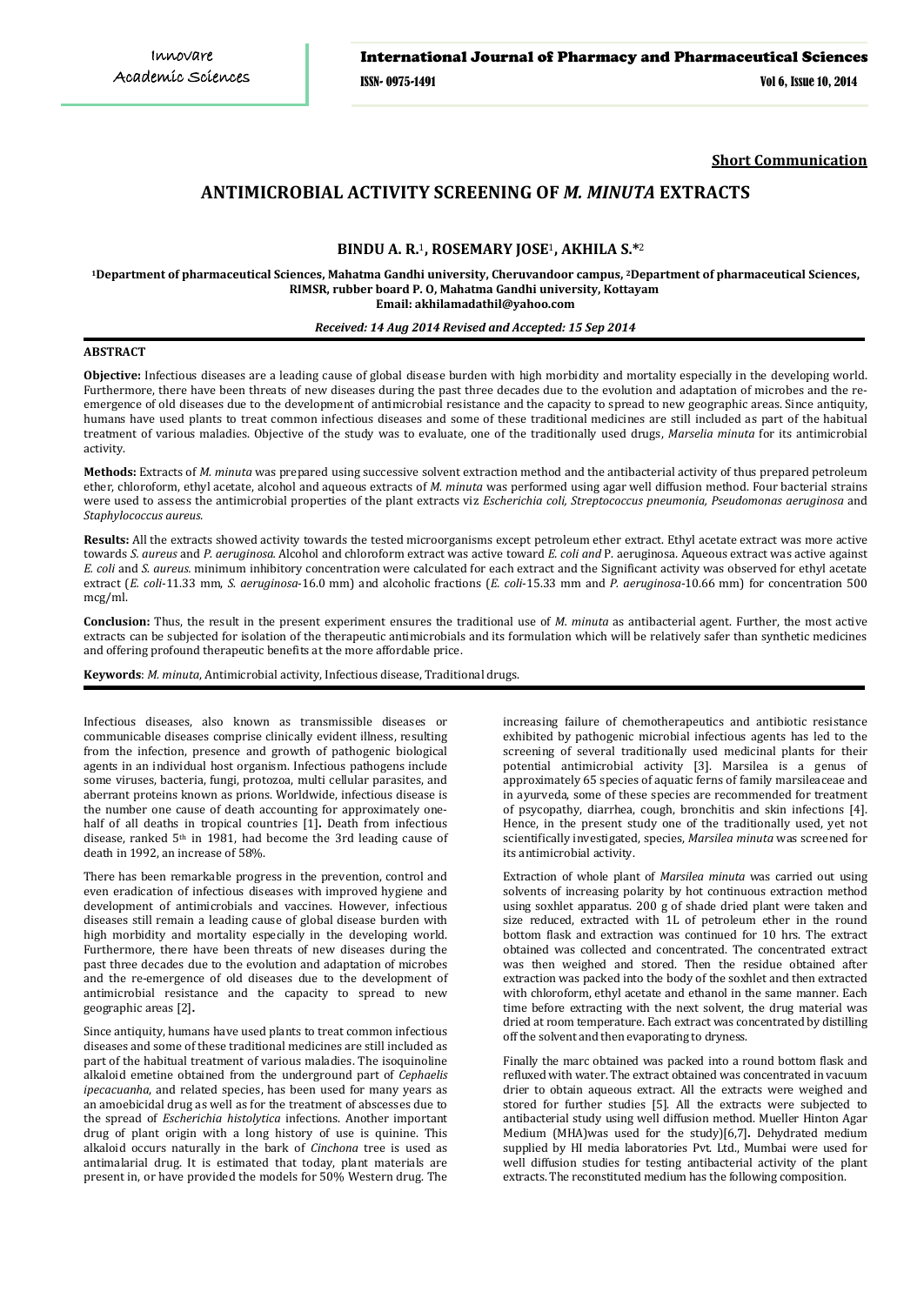Beef infusion -300 ml, Casein hydrolysate -17.4 gm, starch -10 gm, Agar -10 gm and Distilled water -1000 ml pH -7.4

Four bacterial strains were used to assess the antimicrobial properties of the plant extracts. The isolates were procured from local clinical laboratories and was identified according to guidelines in the Bergey's Manual of Systematic Bacteriology and by studying their culture, morphological and biochemical properties. Bacterial strains tested were confirmed as *Escherichia coli, Streptococcus pneumonia, Pseudomonas aeruginosa* and *Staphylococcus aureus.* The wells were made using a 5 mm cork borer sterilized using flame and alcohol. The bacterial isolates were first grown in a nutrient broth for 18 hrs before use. A sterile swab was dipped into nutrient broth culture and was rotated firmly against upper inside wall of the tube to expel the excess fluid. The entire surface of Mueller Hinton agar medium was lawned with the swab soaked with inoculums. As soon as the MHA was partly solidified, the plates were inverted and left for 2 hrs. When cooled, wells were made on the solidified medium in the plate. 100 μl of the varying concentrations (100, 200, 300, 400 and 500 μg/ml) of the extracts were introduced into the wells with the help of micropipettes.

The plates were incubated over night at 370 C. Microbial growth was determined by measuring the diameter of zone of inhibition. For each bacterial strain, controls maintained where DMSO was used instead of the extract. The experiment was done in triplicate and the results obtained by measuring the zone diameter.

The minimum inhibitory concentration of all extracts was found out by graphical method [7]. By successive solvent extraction method, petroleum ether extract (PEE), chloroform extract (CHE), ethyl acetate extract (EAE), alcoholic extract (ALE), and aqueous extract (AQE) of *M. minuta* were prepared. Antibacterial activity of petroleum ether, chloroform, ethyl acetate, alcohol and aqueous extracts of *M. minuta* were determined and experiments were done in triplicate and the results were expressed as mean standard deviation. The results obtained were tabulated in the table 1 and the minimum inhibitory concentration obtained for each extract was tabulated in table 2. The photographs of the plates were depicted in the figures 1 and 2.

| Table 1: Zone of inhibition obtained for different extracts of <i>M. minuta</i> against four microorganisms |  |  |  |
|-------------------------------------------------------------------------------------------------------------|--|--|--|
|-------------------------------------------------------------------------------------------------------------|--|--|--|

| <b>Extracts</b> | Microorganism    | Zone of inhibition of various extracts (mm) at different concentration |                    |                                                        |                  |                  |  |
|-----------------|------------------|------------------------------------------------------------------------|--------------------|--------------------------------------------------------|------------------|------------------|--|
|                 |                  | $100$ mcg/ml                                                           | 200mcg/ml          | 300mcg/ml                                              | 400mcg/ml        | 500mcg/ml        |  |
|                 |                  |                                                                        |                    |                                                        |                  |                  |  |
| PEE             | E. coli          |                                                                        |                    |                                                        |                  |                  |  |
|                 | S. aureus        |                                                                        |                    |                                                        |                  |                  |  |
|                 | P. aeruginosa    |                                                                        |                    |                                                        |                  |                  |  |
|                 | S. pneumonia     |                                                                        |                    |                                                        |                  |                  |  |
| <b>CHE</b>      | E. coli          |                                                                        |                    | $6.33 \pm 0.58$                                        | $8.0 \pm 1.0$    | $8.66 \pm 0.57$  |  |
|                 | S. aureus        |                                                                        |                    |                                                        | 7.66±0.577       | $8.0 \pm 1.0$    |  |
|                 | P. aeruginosa    |                                                                        |                    | $6.33 \pm 0.58$                                        | $8.66 \pm 5.8$   | $10.33 \pm 0.58$ |  |
|                 | S. pneumonia     |                                                                        |                    |                                                        |                  | $5.33 \pm 0.58$  |  |
| EAE             | E. coli          |                                                                        | $7.33 \pm 0.58$    | $8.33 \pm 0.58$                                        | $10.0 \pm 1.0$   | $11.33 \pm 0.58$ |  |
|                 | S. aureus        | $8.66 \pm 0.5$                                                         | $9.66 \pm 0.58$    | $10.0 \pm 1.0$                                         | $13.33 \pm 0.58$ | $14.33 \pm 0.58$ |  |
|                 | P. aeruginosa    | $8 + 1.0$                                                              | $8.66 \pm 0.58$    | $11.0 \pm 1.0$                                         | 13.33±0.58       | $16.0 \pm 1.0$   |  |
|                 | S. pneumonia     | $7.33 \pm 0.5$                                                         | $8 + 1.0$          | $10.66 \pm 0.5$                                        | $13.66 \pm 0.5$  | $17.66 \pm 0.58$ |  |
| <b>ALC</b>      | E. coli          |                                                                        | $6.33 \pm 0.58$    | $9.0 \pm 1.0$                                          | $12.33 \pm 0.58$ | $15.33 \pm 0.57$ |  |
|                 | S. aureus        |                                                                        | $6.33 \pm 0.57$    | $7.66 \pm 0.58$                                        | $9.66 \pm 0.57$  | $12.33 \pm 0.58$ |  |
|                 | P. aeruginosa    |                                                                        | $5.66 \pm 0.58$    | $8 + 1.0$                                              | $9.33 \pm 0.58$  | $10.66 \pm 0.58$ |  |
|                 | S. pneumonia     |                                                                        |                    | $6.66 \pm 0.58$                                        | $8.33 \pm 0.58$  | $10+1.00$        |  |
| AQE             | E. coli          | $6.66 \pm 0.5$                                                         | 9±1.0              | $9.66 \pm 0.58$                                        | $11.66 \pm 0.58$ | $12 + 1.00$      |  |
|                 | S. aureus        | $8 + 1.0$                                                              |                    | $8 + 1.00$                                             | $9.33 \pm 0.58$  | $10.00 \pm 0.58$ |  |
|                 | P. aeruginosa    |                                                                        |                    |                                                        | $6.66 \pm 0.58$  | $8.66 \pm 0.50$  |  |
|                 | S. pneumonia     | -                                                                      |                    |                                                        |                  | $6.0 \pm 1.0$    |  |
| <b>STD</b>      | Zone of          |                                                                        |                    | inhibition of standard (mm) at different concentration |                  |                  |  |
|                 | Microorganism    | 5mcg/ml                                                                | $10 \text{ mg/ml}$ | $20 \text{ mcg/ml}$                                    | 40 mcg/ml        | 80 mcg/ml        |  |
| Stre-           | E. coli          |                                                                        |                    | $7.00 \pm 1.00$                                        | $7.66 \pm 0.58$  | $9.00 \pm 0.57$  |  |
| pto-            |                  |                                                                        |                    |                                                        |                  |                  |  |
|                 | S. aureus        | $6.33 \pm 0.5$                                                         | 7±1.00             | $7.66 \pm 0.57$                                        | $8.66 \pm 0.57$  | $9.66 \pm 0.58$  |  |
| myc-            |                  |                                                                        |                    |                                                        |                  |                  |  |
| in              | P. aeruginosa    | 7                                                                      | $6.66 \pm 0.58$    | $7.00 \pm 1.00$                                        | $8.33 \pm 0.58$  | $9.33 \pm 0.58$  |  |
|                 | S. pneumonia     |                                                                        |                    | $7.33 \pm 0.58$                                        | $8.66 \pm 0.57$  | $9.00 \pm 1.00$  |  |
| <b>Values</b>   | are expressed as | $mean \pm S$ . D; $n=3$                                                |                    |                                                        |                  |                  |  |

**Table 2: Minimum inhibitory concentration obtained for each extract against four microorganisms.**

| Micro organism | MIC (mcg/ml) |            |            |        |            |            |  |  |
|----------------|--------------|------------|------------|--------|------------|------------|--|--|
|                | PEE          | <b>CHE</b> | <b>EAE</b> | ALC    | AOE        | <b>STD</b> |  |  |
| E. coli        | >500         | 275.8      | 185.3      | 141.6  | 94.19      | 14.10      |  |  |
| S. aureus      | >500         | $\leq 400$ | 97.94      | 142.3  | 223.7      | 5.22       |  |  |
| P. aeruginosa  | >500         | 295.3      | 92.3       | 136.87 | $\leq 400$ | 8.69       |  |  |
| S. Pneumonia   | >500         | $\leq 500$ | 136.6      | 289.26 | $\leq 400$ | 19.85      |  |  |

All the extracts showed activity towards the tested microorganisms except petroleum ether extract. Ethyl acetate extract was more active towards *S. aureus* and *P. aeruginosa.* Alcohol and chloroform extract was active toward *E. coli* and *P. aeruginosa.* Aqueous extract was active against *E. coli* and *S. aureus.*

The ethyl acetate extract was most potent against the tested organisms with an MIC range of 90-190 mcg/ml. The lowest MIC (highest potency) exhibited was 92.3mcg/ml against *S. aureus*. Ethyl acetate and alcoholic

extracts showed good response on both gram-positive and gram negative bacteria. Although Gram negative bacteria tend to have higher intrinsic resistance to most antimicrobial agents, in spite of this, impressive activity was observed for ethyl acetate extract (*E. coli*-11.33 mm, *S. aeruginosa*-16.0 mm) and alcoholic fractions (*E. coli*-15.33 mm and *P. aeruginosa*-10.66 mm) for concentration 500 mcg/ml.

The ethyl acetate extract was found to be active against *S. aureus* and *P. aeruginosa* which are the causative organisms for skin infections;